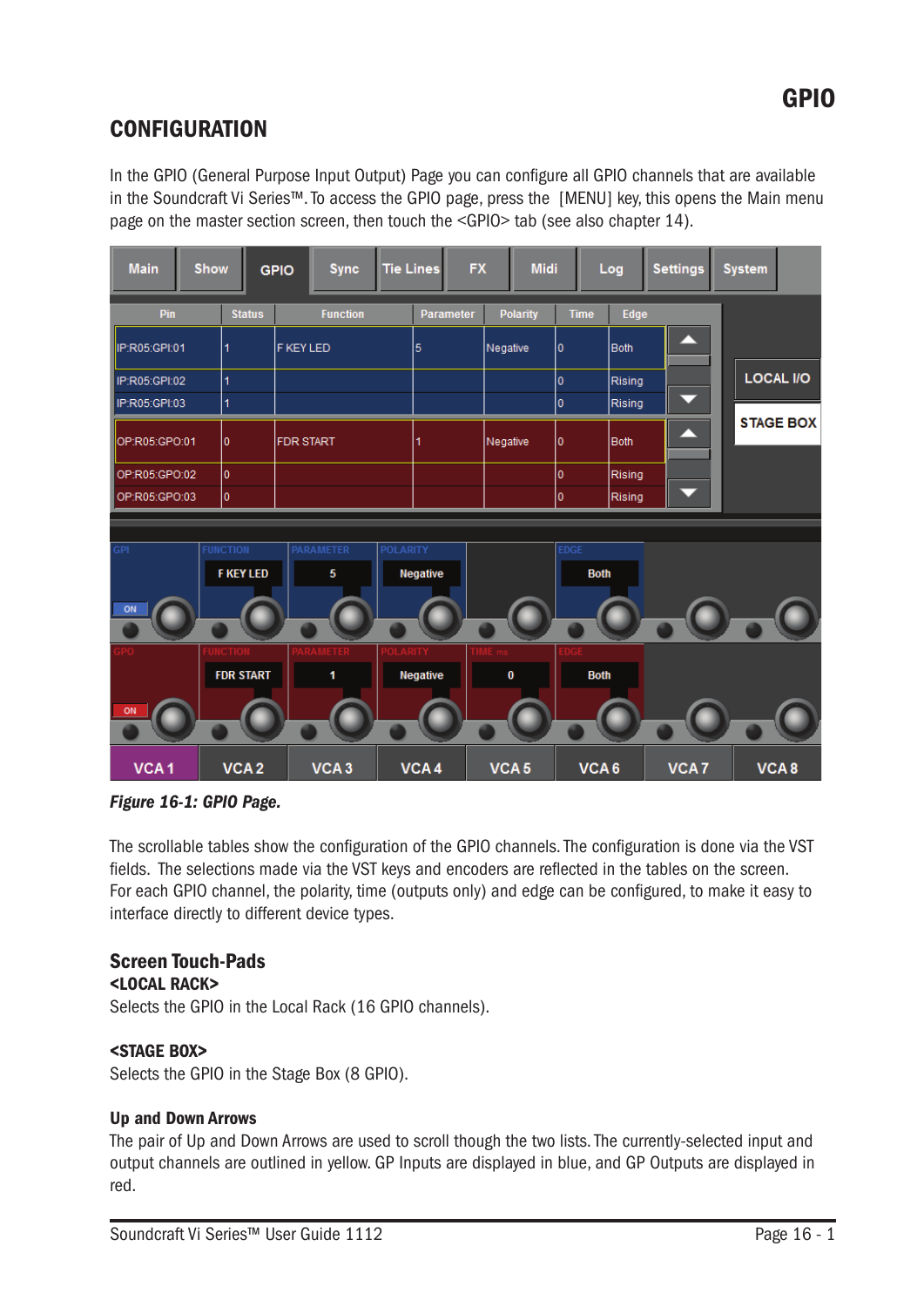## GPI VST Keys & Encoders

### GPI Field

The {ON} key enables the selected GPI function. GPIO Inputs are via opto-isolators.

#### Function Field

This field displays the Input function. Its encoder selects the function.

#### Parameter Field

This field displays the Parameter (e.g. Channel number). There is no parameter for TB INPUT. The encoder adjusts the Parameter.

#### Polarity Field

This field displays the Polarity of the input. The encoder changes the polarity between positive (+) and negative (-). This field is only available if the {EDGE} field is set to BOTH.

### Edge Field

This field displays the triggered Edge. The encoder adjusts the triggered edge between rising/falling/both.

## GPO VST Keys & Encoders

#### GPO Field

The {ON} key enables the GPO function. GPIO Outputs are via pairs of relay contacts.

#### Function Field

This field displays the Output function. Its encoder selects the function.

#### Parameter Field

This field displays the Parameter (e.g. Channel number). There is no parameter for TB OUT. The encoder adjusts the Parameter.

#### Polarity Field

This field displays the Polarity of the Output. The encoder changes the polarity between positive (+) and negative (-). This field is only available if the {EDGE} field is set to BOTH.

#### Time Field

This field displays the relay pulse time. The relay contacts will revert to their original position at the end of the pulse time. The encoder adjusts the pulse length in ms (a blank field means no pulse is generated, i.e. the relay contacts stay in their new position).

It is suggested that a pulse time is set only when the EDGE field (see below) is set to 'RISING' or 'FALLING. It is also suggested that no pulse time is set when the EDGE field is set to 'BOTH'. See Figure 16-3 for a timing diagram of relay operation using fader start.

#### Edge Field

This field displays the triggered Edge. The encoder adjust the triggered Edge between rising/falling/both.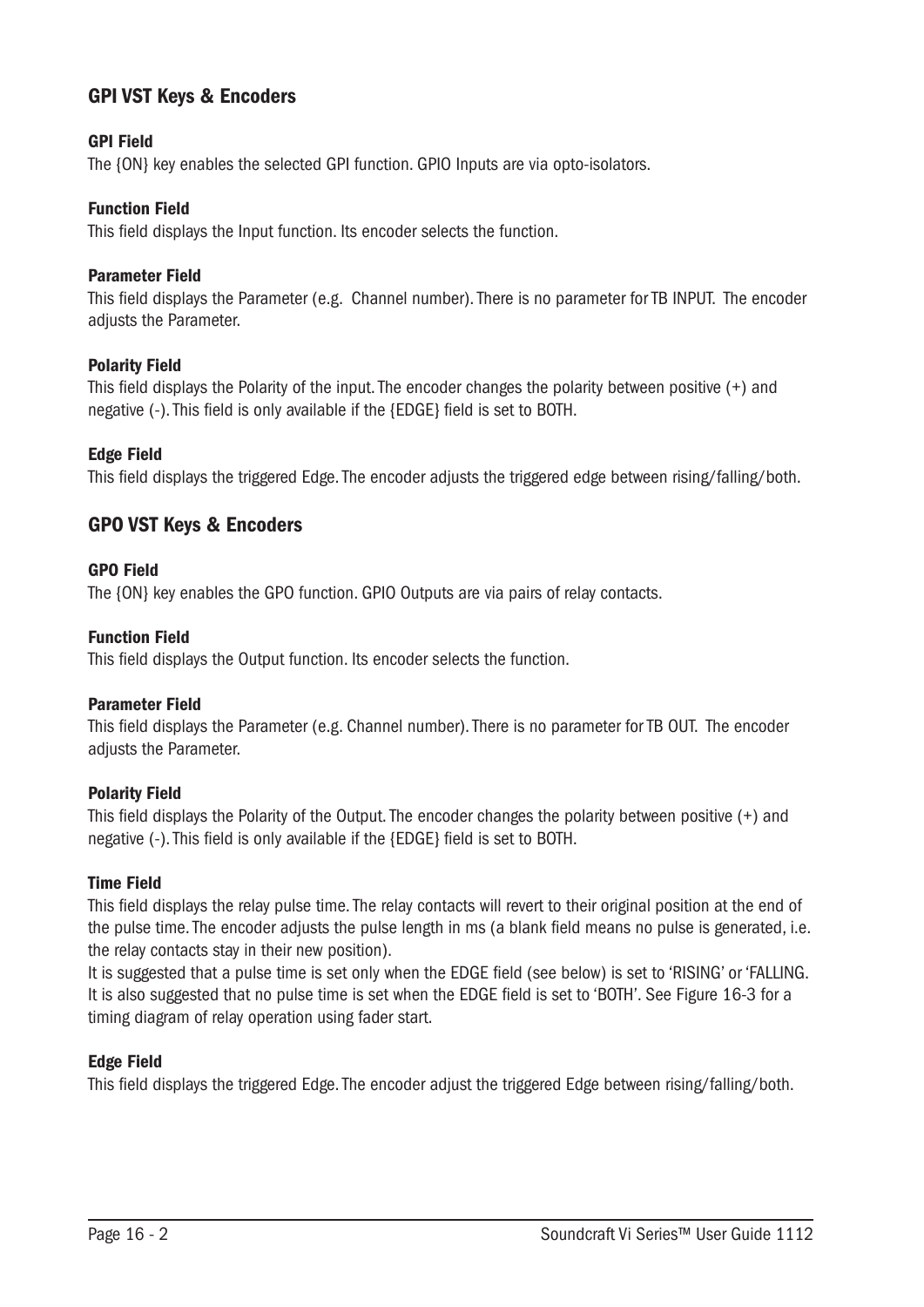|                | <b>FUNCTION</b>  | <b>PARAMETER</b> | <b>POLARITY</b>              | <b>TIME</b>                               | <b>EDGE</b>                     |
|----------------|------------------|------------------|------------------------------|-------------------------------------------|---------------------------------|
|                | CH MUTE          | 1-64 (channel)   | POSITIVE-<br><b>NEGATIVE</b> |                                           | -BOTH                           |
|                |                  |                  |                              |                                           | <b>RISING</b><br><b>FALLING</b> |
|                | <b>F KEY LED</b> | 1-6 (f key)      | POSITIVE-<br><b>NEGATIVE</b> |                                           | -BOTH                           |
| <b>INPUTS</b>  |                  |                  |                              |                                           | <b>RISING</b><br>FALLING        |
|                | <b>TB INPUT</b>  |                  | POSITIVE-<br><b>NEGATIVE</b> |                                           | -BOTH                           |
|                |                  |                  |                              |                                           | <b>RISING</b><br><b>FALLING</b> |
|                | <b>DIM MON</b>   | A or B (monitor) | POSITIVE-<br><b>NEGATIVE</b> |                                           | -BOTH                           |
|                |                  |                  |                              |                                           | <b>RISING</b><br>FALLING        |
|                | <b>FDR START</b> | 1-64 (channel)   | POSITIVE-<br><b>NEGATIVE</b> | 0-500mS-BOTH<br>$-500$ mS                 |                                 |
|                |                  |                  |                              | 0-500mSHRISING                            | 0-500mSHFALLING                 |
| <b>OUTPUTS</b> | F KEY            | $1-6$ (f key)    | POSITIVE-<br><b>NEGATIVE</b> | <del>0-500mSJ-</del> BOTH<br>$0 - 500$ mS |                                 |
|                |                  |                  |                              | <del>0-500mSH</del> RISING                | 0-500mSHFALLING                 |
|                | TB OUT           |                  | POSITIVE-<br><b>NEGATIVE</b> | 0-500mS-BOTH<br>$0 - 500$ mS              |                                 |
|                |                  |                  |                              | 0-500mSHRISING                            | 0-500mS-FALLING                 |

*Figure 16-2: Summary Of Available Settings.*



*Figure 16-3: Relay timing diagram.*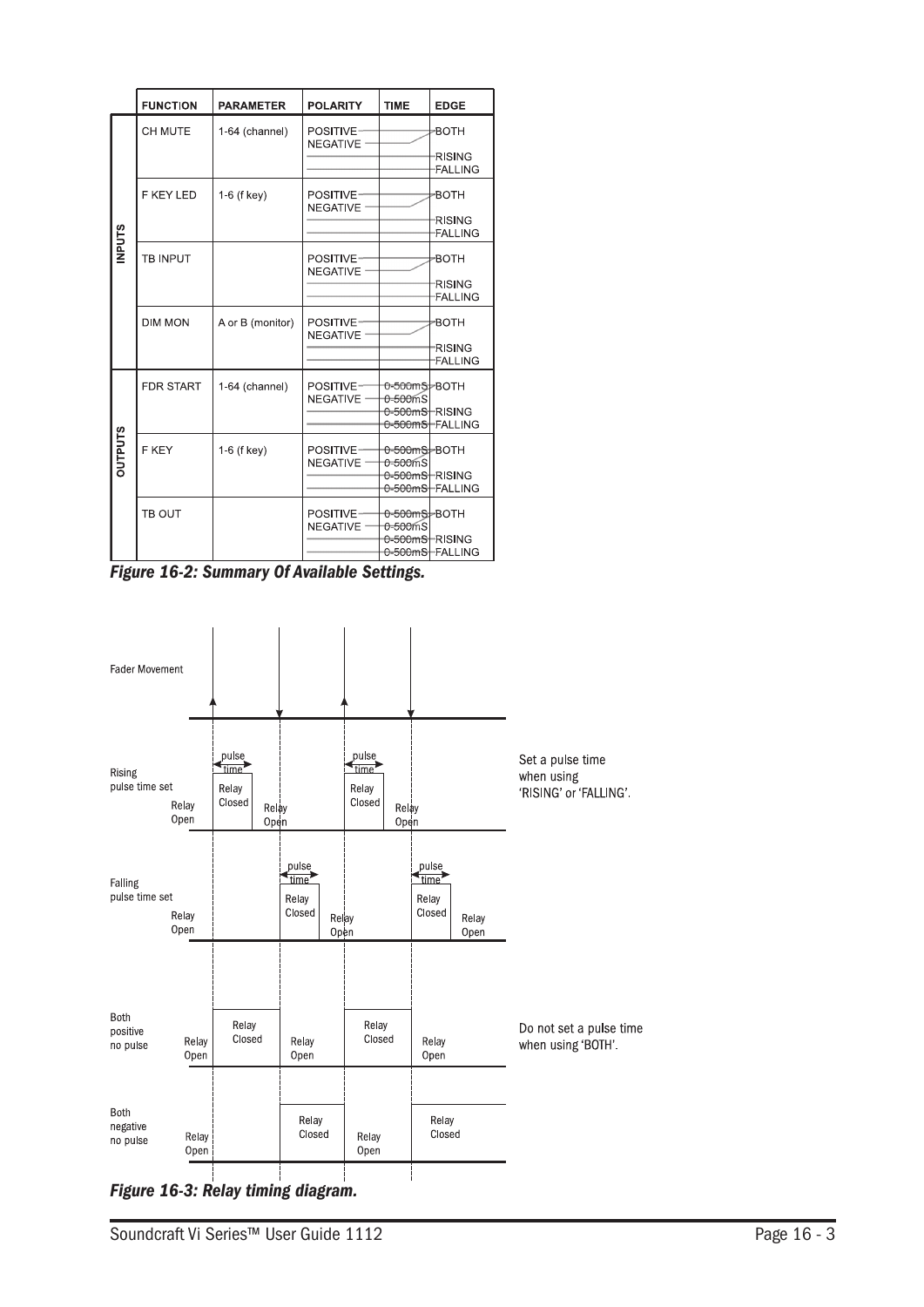# **HARDWARF** Schematic Diagram



### *Figure 16-4: Schematic Diagram.*

For general-purpose applications requiring total electrical isolation, the GPIO card provides electricallyisolated opto-coupler inputs with integrated current sink (5 to 24 VDC) and electrically isolated outputs using SPST relay contacts.

5 VDC and Gnd supply pins are provided.

Inputs and outputs are on standard D-type connectors (female).

#### Inputs

Control inputs (GPI Xa/b) are completely independent and electrically isolated. They may be used either with the internal +5 VDC supply voltage, or with external voltages of 5 to 24 VDC, regardless of the polarity. Total current supplied by all +5 VDC pins of one card must not exceed 600 mA.

#### **Outputs**

Control outputs (GPO Xa/b) are completely independent, electrically-isolated relay contacts, closed if active. Contact rating is 0.5 A for 125 VAC, 1 A for 30 VDC, or 0.3 A for 110 VDC. The +5 VDC supply voltage or the ground (GND) terminals, together with the relay contacts, may be used to generate an output signal. Total current supplied by all +5 VDC pins of one card must not exceed 600 mA.